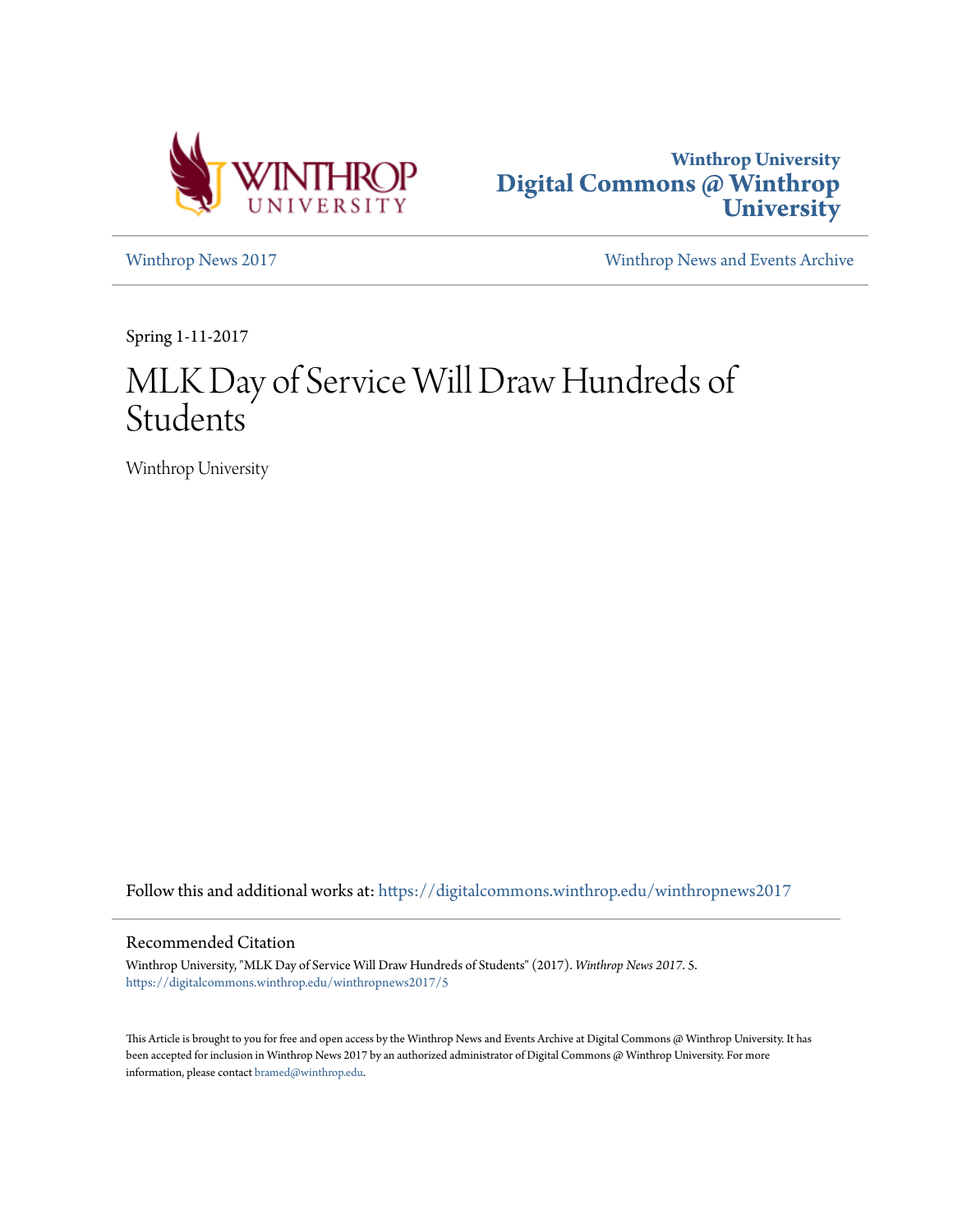



**ABOUT ADMISSIONS & AID ACADEMICS STUDENT**

**O** SHARE 上没身。

## All News

Archives

RSS News Feeds

Winthrop in the News

## **AFFAIRS ATHLETICS GIVING** 01/11/2017 **MLK Day of Service Will Draw Hundreds of Students**



## **Quick Facts**

More than 400 students will spend their day off in what is the institution's largest annual one-day service event.

In observance of the MLK Day as a federal and state holiday, Winthrop classes are cancelled and offices are closed.

ROCK HILL, SOUTH CAROLINA — Winthrop University students will honor the legacy of the **Rev. Dr. Martin Luther King Jr.** on Jan. 16 by participating in community service at one of 11 sites around York County.

In observance of the **MLK Day** as a federal and state holiday, Winthrop classes are cancelled and offices are closed. More than 400 students will spend their day off in what is the institution's largest annual one-day service event.

"This is a great opportunity for our students to engage and build community with each other while also giving back to York County," said **Kinyata Brown**, director of diversity and student engagement. "The Day of Service furthers our hope in humanity."

There also will be a **Unity Day Cookout** and **candlelight vigil** in the afternoon and evening to remember the contributions by King, a Baptist minister and social activist who led the Civil Rights Movement in the United States from the mid-1950s until his death by assassination in

1968.

Winthrop's community service event will kick off at 10 a.m. in the Richardson Ballroom in the DiGiorgio Campus Center. Students will be joined by President Dan Mahony and **First Lady Laura Mahony**, as they pitch in to help.

Each group of students will receive a **"mission packet"** that will reveal their challenge and then will travel to their destinations. Students may make scarves for local warming centers, make sandwiches for Charlotte's homeless, prepare spaghetti for clients at Pilgrims' Inn and Renew Our Community, or work on activities with area children or senior citizens.

A few **community partners** include: the Rock Hill Educational Garden, American Legion, VA Food Pantry, Pilgrims' Inn and Adult Enrichment Center.

To follow the activities on social media, search **#WUMLK17**.

The students will return to the Winthrop campus for lunch around 1 p.m. and share and reflect on their experiences.

The event is coordinated by Winthrop's MLK Committee, the Center for Career and Civic Engagement and AmeriCorps VISTA. Sponsors also include the Resident Students' Association, Office of Fraternity and Sorority Affairs, Council of Student Leaders, Office of Diversity and Student